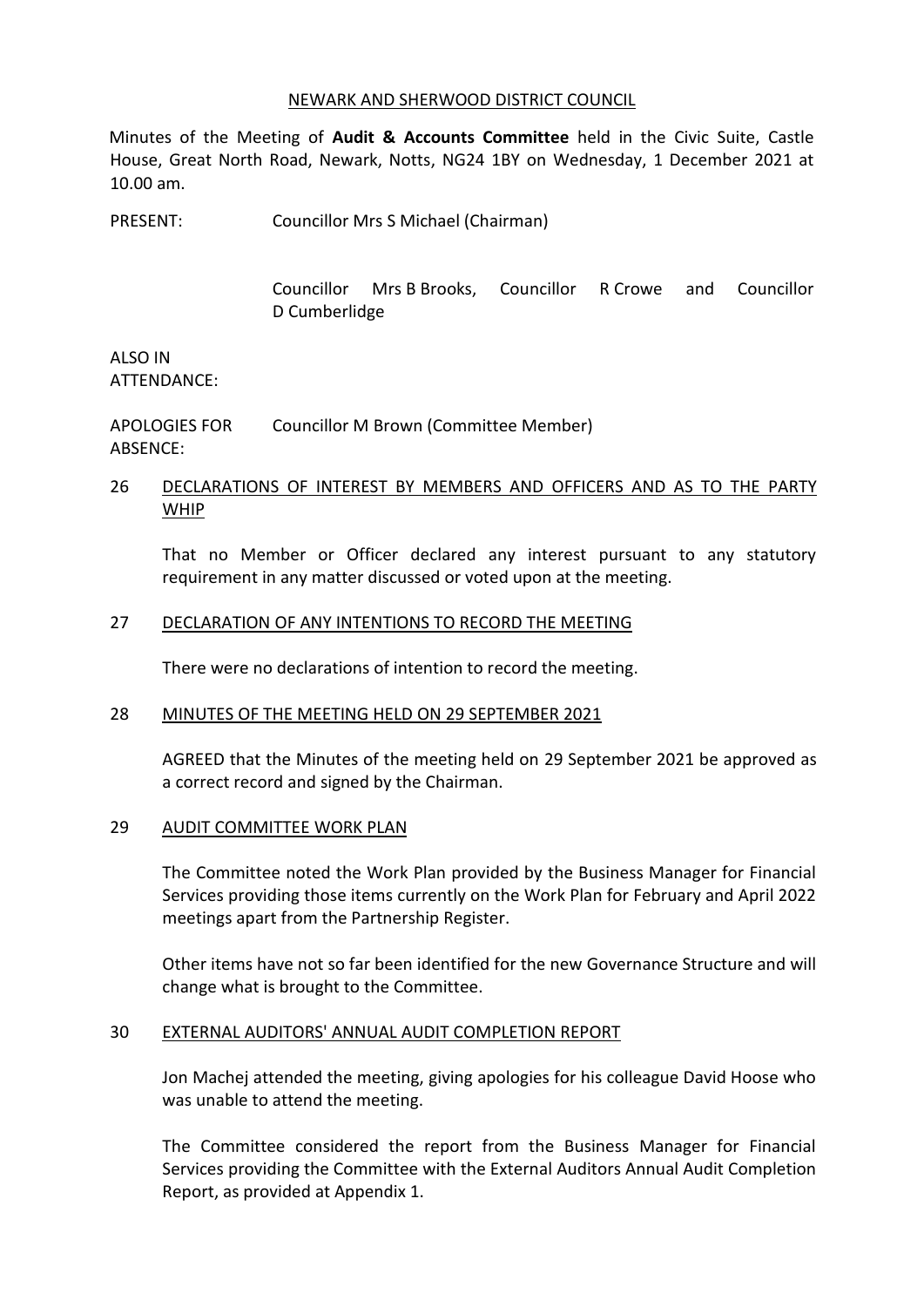The Mazars representative Jon Machej, present at the meeting referred to the Audit Completion Report at page 8 advising one matter to be resolved, at page 10 one property to resolve and currently finalising to bring to a conclusion. Page 15 onwards referring to the Pension fund highlighting a couple of errors. The Chairman enquired as to when the opinion is expected, the Mazars representative expected this to be in the next couple of weeks.

The report confirmed that the external auditor anticipates issuing an unqualified opinion, without modification, of the 2020/21 Statement of Accounts. Once all the audited areas are finalised a supplementary letter and report will be presented to the next committee detailing any further amendments.

AGREED (unanimously) that:

- a) the Committee received the External Auditors Annual Audit Completion Report for 2020/2021; and
- b) the Committee noted the adjustments to the financial statements set out in the Audit Completion report.

## 31 RISK MANAGEMENT

The Committee considered the report from the Safety and Risk Manager taken at the meeting by the Business Manager for Public Protection providing an update to Members on the status of the Council's 2021/22 Strategic Risk Register.

The report highlighted that the strategic risk register is reviewed annually to ensure it remains relevant and effective.

Performance of all strategic risks continue to be reported to the Senior Leadership Team (SLT) quarterly via the Transformation team's assurance reporting system. This includes identification of failing or "red" risks.

All of the strategic risks identified in the report are owned by a member of SLT. Risk owners, with the assistance of lead officers and the Safety and Risk Manager meet on a quarterly basis to review and develop the risk. All of the current risks have been reviewed and action plans developed.

AGREED that the Members noted the content of the report.

## 32 INTERNAL AUDIT PROGRESS REPORT

The Committee considered the Internal Audit progress report at Annex A from Assurance Lincolnshire providing a summary of Internal Audit work undertaken during 2021/22 against the agreed audit plan.

The Acting Principal Auditor for Assurance Lincolnshire informed the Committee of an error to the pie chart on page 57 of the agenda which also impacted on the bar chart. The 14 actions due should in fact be 11, the Committee were advised that an updated version would be provided.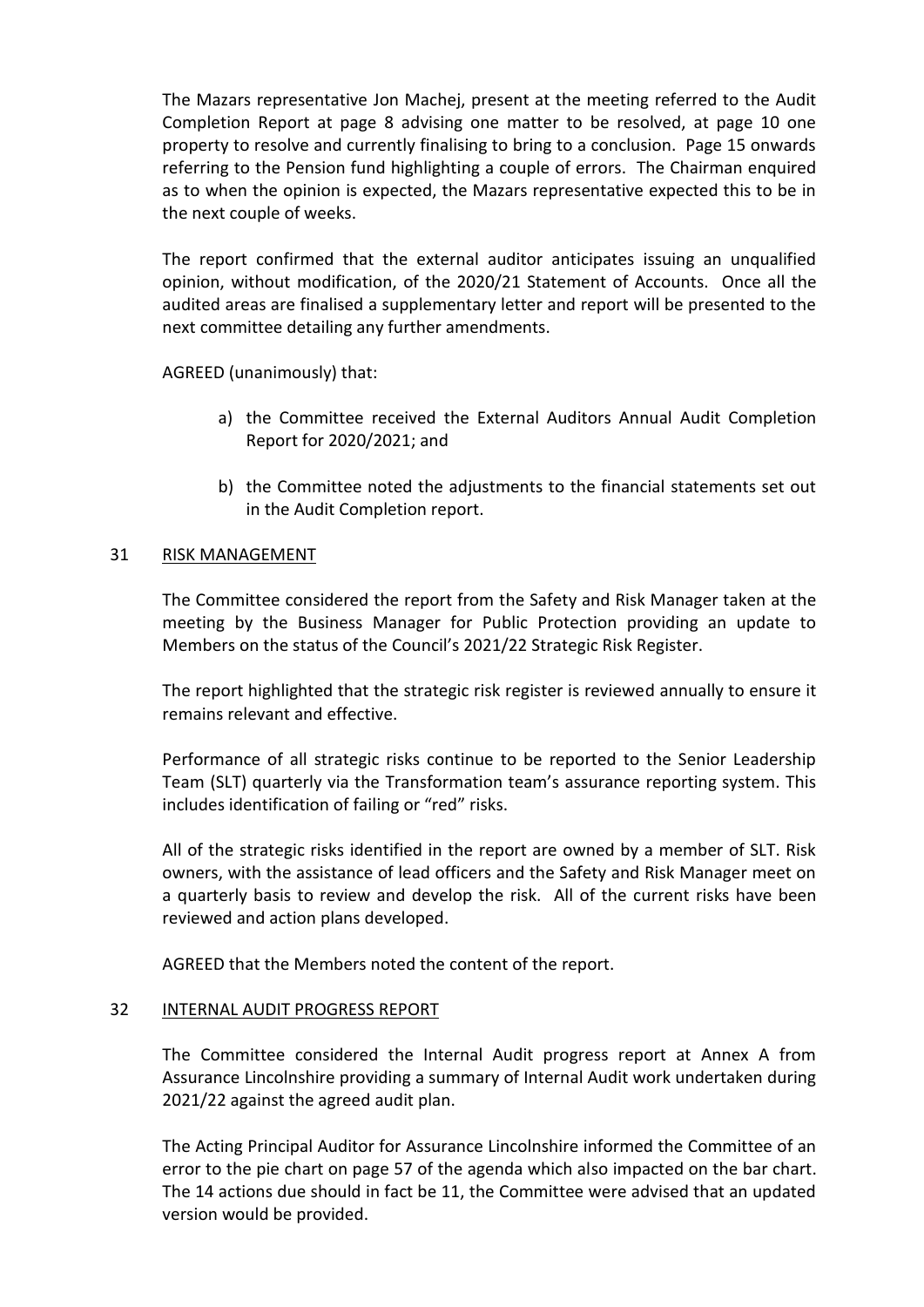The Audit Plan for 2021/22 was agreed at the Audit and Accounts Committee in February 2021 and throughout the year it has reported on the progress made and any changes to the plan are forwarded to the Committee.

The report received provided the Committee to comment upon the latest Internal Audit Progress Report which covered the period up to 31 October 2021.

AGREED (unanimously) that the Committee considered and commented upon the latest internal audit progress report and approved the extensions to the implementation dates.

## 33 TREASURY MANAGEMENT 2021-22 MID YEAR REPORT

The Committee considered the report from the Assistant Business Manager for Financial Services providing an update on the Council's treasury activity and prudential indicators for the first half of 2021/22.

The report provided a summary of the Councils borrowing, investment and capital expenditure position as at 30 September 2021. It was noted on page 68 of the report at 2.3 that the fourth column heading should have been 2021/22 and not 2020/21.

AGREED (unanimously) that:

- a) the Treasury Management activity be noted and recommended to Full Council on 14 December ; and
- b) the Prudential Indicators detailed in section 9 of the report be noted.

## 34 COUNTER-FRAUD ACTIVITIES FROM 1 APRIL 2020 TO 30 SEPTEMBER 2021

The Committee considered the report from the Business Manager for Financial Services informing the Committee of counter-fraud activity undertaken since the last update reported on 21 April 2021.

The report highlighted the role of the Audit & Accounts Committee is to provide assurance to the Council that its anti-fraud arrangements are operating effectively. In order to do this, counter-fraud activity reports are brought to the Committee twice a year. These reports detail the number of cases detected, amounts lost, the outcome of cases and amounts recovered, together with any other counter fraud work that has been undertaken.

In order to promote a strong counter-fraud culture, Members of the Committee are aware of the Council's response to fraud and the results of any action taken.

AGREED that the Members noted the content of the report.

## 35 RESULTS OF THE ASSESSMENT OF EFFECTIVENESS OF THE INTERNAL AUDIT FUNCTION

The Committee considered the report from the Business Manager for Financial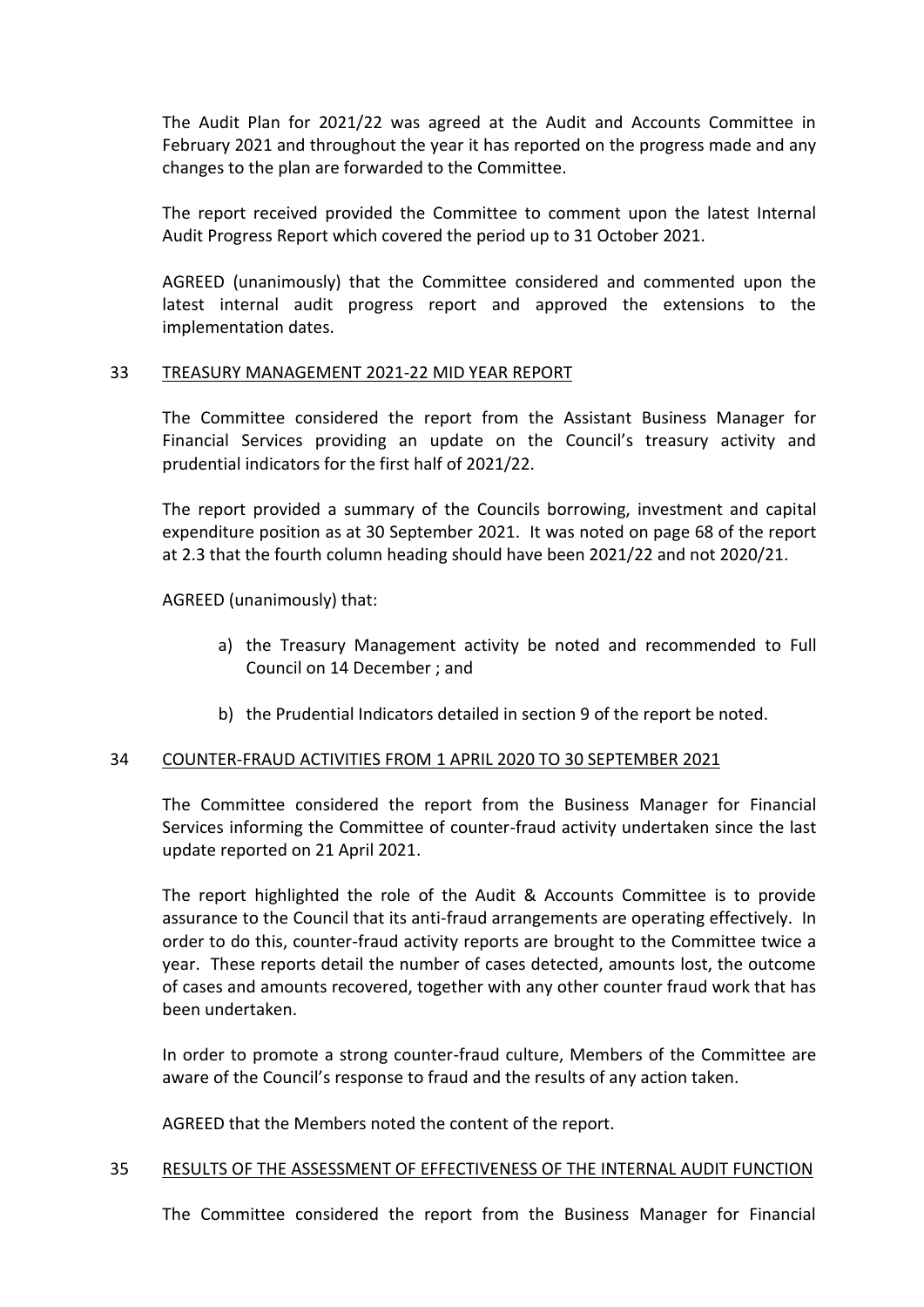Services informing the Committee of the results of the recent assessment of the effectiveness of the Internal Audit function including a self-assessment of the Committee.

The report advised that at the Audit & Accounts Committee held on 27 November 2019, the Committee had considered a report which reviewed the effectiveness of the Internal Audit function and the self-assessment of the Audit & Accounts Committee.

This recent assessment had been attended by the Business Manager for Financial Services, the Chairman and one other Committee Member meeting with Assurance Lincolnshire to review the effectiveness of the Internal Audit function.

The self-assessment was undertaken using a questionnaire provided within CIPFA's Practical Guidance for Audit Committees. The self-assessment was facilitated by the Internal Audit Manager (Assurance Lincolnshire) and the Business Manager – Financial Services with the panel, scoring the assessment. The questionnaire aimed to determine whether the Audit Committee within a council meets with best practice as outlined in the guidance.

The subscription to CIPFA's Better Governance Forum, the Service Plan for this was attached at Appendix C. By subscribing to this network, the authority will gain access to a wide range of webinars and face-to-face events at various regional venues as well as expert support and guidance that is centred on all aspects of governance and internal audit and to take out the subscription from 1 April 2022.

It is no longer a statutory requirement that an annual review of effectiveness be carried out, and the Audit & Accounts Committee had previously determined that an assessment should be carried out every two years.

AGREED (unanimously) that:

- a) the Committee noted the results of the review of the effectiveness of the Internal Audit function;
- b) the Committee noted the results of the Self-Assessment of the Effectiveness of the Audit & Accounts Committee;
- c) the action plan is adopted;
- d) the Committee recommends to the Policy and Finance Committee through the budget process to add £4,610 (subject to inflationary increase that CIPFA may apply) into the base budget for 2022/23 and beyond in respect of the subscription to the Better Governance Forum; and
- e) the Committee agreed that the next assessment should be undertaken in September 2023.

#### 36 APPOINTMENT OF EXTERNAL AUDITORS